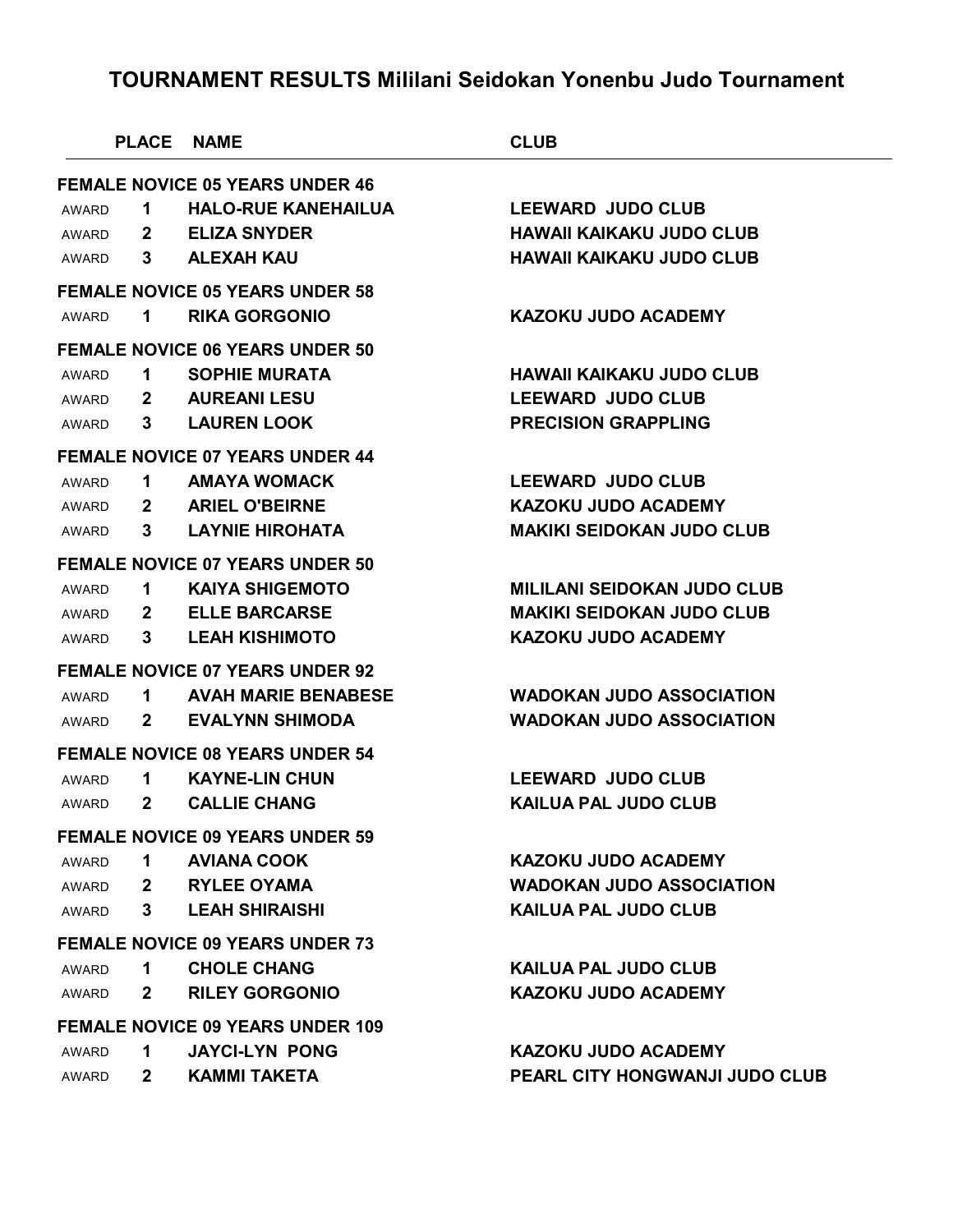|              | <b>PLACE NAME</b> |                                         | <b>CLUB</b>                        |
|--------------|-------------------|-----------------------------------------|------------------------------------|
|              |                   | <b>FEMALE NOVICE 09 YEARS UNDER 127</b> |                                    |
| AWARD        | $\mathbf 1$       | <b>RINGOR KAMAILEI</b>                  | <b>MILILANI SEIDOKAN JUDO CLUB</b> |
|              |                   | <b>FEMALE NOVICE 11 YEARS UNDER 90</b>  |                                    |
| AWARD        | $\mathbf 1$       | <b>BRILEY TOLENTINO</b>                 | <b>LEEWARD JUDO CLUB</b>           |
| AWARD        |                   | 2 TAYLOR NGUYEN                         | <b>LEEWARD JUDO CLUB</b>           |
| AWARD        | $3^{\circ}$       | <b>HAYDEN LOW</b>                       | <b>HAWAII KAIKAKU JUDO CLUB</b>    |
|              |                   | <b>FEMALE INTERMEDIATE 1 UNDER 057</b>  |                                    |
|              | 1.                | <b>KATHRYN LOOK</b>                     | <b>PRECISION GRAPPLING</b>         |
|              | $\mathbf{2}$      | <b>MIA ICHISHITA</b>                    | PEARL CITY HONGWANJI JUDO CLUB     |
|              | 3                 | <b>OLIVIA MEDLOCK</b>                   | PEARL CITY HONGWANJI JUDO CLUB     |
|              |                   | <b>FEMALE INTERMEDIATE 1 UNDER 075</b>  |                                    |
|              | 1                 | <b>LOGYN PUAHALA</b>                    | <b>HAWAII KAIKAKU JUDO CLUB</b>    |
|              | $\mathbf{2}$      | <b>LAYLA CORONIL</b>                    | PEARL CITY HONGWANJI JUDO CLUB     |
|              | 3                 | <b>ALICIA TRAN</b>                      | <b>SHOBUKAN JUDO CLUB</b>          |
|              |                   | <b>FEMALE INTERMEDIATE 1 UNDER 095</b>  |                                    |
|              | 1                 | <b>KASIE SIEGMUND</b>                   | <b>KAZOKU JUDO ACADEMY</b>         |
|              |                   | 2 ABRIELLE JOSE                         | PEARL CITY HONGWANJI JUDO CLUB     |
|              | 3                 | <b>KYLA KATEKARU</b>                    | <b>KAIMUKI YMCA</b>                |
|              |                   | <b>FEMALE INTERMEDIATE 2 UNDER 075</b>  |                                    |
|              | 1.                | <b>LIL-RAYN KANEHAILUA</b>              | <b>LEEWARD JUDO CLUB</b>           |
|              | $\mathbf{2}$      | <b>AIKO KADOTA</b>                      | PEARL CITY HONGWANJI JUDO CLUB     |
|              |                   | <b>FEMALE INTERMEDIATE 2 UNDER 092</b>  |                                    |
|              | 1                 | <b>CHLOE OBUHANYCH</b>                  | <b>LEEWARD JUDO CLUB</b>           |
|              | $\mathbf{2}$      | <b>MIA LEE</b>                          | <b>PRECISION GRAPPLING</b>         |
|              | 3 <sup>7</sup>    | <b>KASSIDY PASCUA</b>                   | <b>MILILANI YMCA</b>               |
|              |                   | <b>FEMALE INTERMEDIATE 2 UNDER 117</b>  |                                    |
|              | 1                 | <b>KACI TOMOMITSU</b>                   | <b>WAIAU JUDO CLUB</b>             |
|              | $\mathbf{2}$      | <b>JAYNA ORIAN</b>                      | <b>LEEWARD JUDO CLUB</b>           |
|              |                   | <b>MALE NOVICE 05 YEARS UNDER 50</b>    |                                    |
| <b>AWARD</b> | 1                 | <b>DOMINIC NELSON</b>                   | <b>KAZOKU JUDO ACADEMY</b>         |
| AWARD        | $\mathbf{2}$      | <b>OLIN NELSON</b>                      | <b>KAZOKU JUDO ACADEMY</b>         |
|              |                   | <b>MALE NOVICE 06 YEARS UNDER 48</b>    |                                    |
| AWARD        | 1.                | <b>HAYDEN JOSE</b>                      | KAZOKU JUDO ACADEMY                |
|              |                   |                                         |                                    |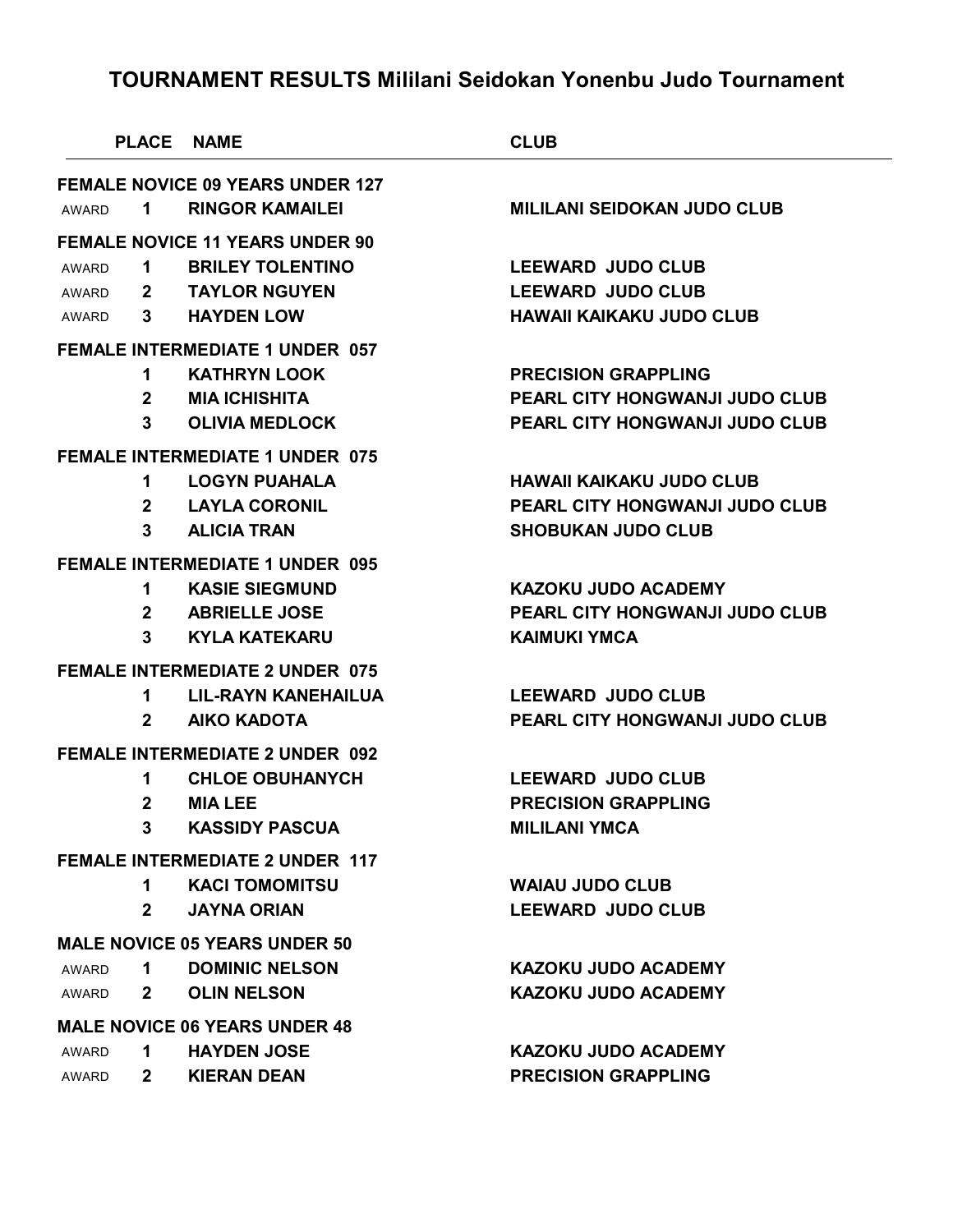|              | <b>PLACE</b>    | NAME                                 | <b>CLUB</b>                        |
|--------------|-----------------|--------------------------------------|------------------------------------|
|              |                 | <b>MALE NOVICE 07 YEARS UNDER 40</b> |                                    |
| AWARD        | 1               | <b>COLIN IWANE</b>                   | PEARL CITY HONGWANJI JUDO CLUB     |
| AWARD        | $\mathbf{2}$    | <b>DARIN OKUNAGA</b>                 | <b>HAWAII KAIKAKU JUDO CLUB</b>    |
| AWARD        | $3\phantom{.0}$ | <b>CARTER BODE</b>                   | <b>WADOKAN JUDO ASSOCIATION</b>    |
|              |                 | <b>MALE NOVICE 07 YEARS UNDER 52</b> |                                    |
| AWARD        | 1               | <b>AIDEN YAGI</b>                    | <b>WADOKAN JUDO ASSOCIATION</b>    |
| AWARD        | $\mathbf{2}$    | <b>JACOB PASION</b>                  | <b>LEEWARD JUDO CLUB</b>           |
| AWARD        | 3               | <b>KENJI SHIGEMOTO</b>               | <b>MILILANI SEIDOKAN JUDO CLUB</b> |
|              |                 | <b>MALE NOVICE 07 YEARS UNDER 65</b> |                                    |
| AWARD        | 1               | <b>JAMES ZEFFIRO</b>                 | <b>KAILUA PAL JUDO CLUB</b>        |
| AWARD        | $\mathbf{2}$    | <b>JAX GURIS</b>                     | <b>MILILANI YMCA</b>               |
|              |                 | <b>MALE NOVICE 08 YEARS UNDER 51</b> |                                    |
| AWARD        | 1               | <b>SAWYER VIERRA</b>                 | <b>WADOKAN JUDO ASSOCIATION</b>    |
| AWARD        | $\mathbf{2}$    | <b>SAMSON PASION</b>                 | <b>LEEWARD JUDO CLUB</b>           |
| AWARD        | 3               | <b>AIDEN O'BEIRNE</b>                | <b>KAZOKU JUDO ACADEMY</b>         |
|              |                 | <b>MALE NOVICE 08 YEARS UNDER 90</b> |                                    |
| AWARD        | 1.              | <b>ALLEN-STEEL KA'AIALI'I</b>        | <b>KAZOKU JUDO ACADEMY</b>         |
| AWARD        | $\mathbf{2}$    | <b>JOSEPH-JAMES PONG</b>             | <b>KAZOKU JUDO ACADEMY</b>         |
| AWARD        | 3               | <b>CHARLES RUX</b>                   | <b>MILILANI SEIDOKAN JUDO CLUB</b> |
|              |                 | <b>MALE NOVICE 09 YEARS UNDER 65</b> |                                    |
| AWARD        | 1.              | <b>SHAYDEN OYAMA</b>                 | <b>WADOKAN JUDO ASSOCIATION</b>    |
| AWARD        | $\mathbf{2}$    | <b>OLIVER MOCHIZUKI</b>              | <b>WADOKAN JUDO ASSOCIATION</b>    |
|              |                 | <b>MALE NOVICE 10 YEARS UNDER 63</b> |                                    |
| <b>AWARD</b> | 1               | <b>CAISEN OYAMA</b>                  | <b>WADOKAN JUDO ASSOCIATION</b>    |
| AWARD        | $\mathbf{2}$    | <b>ALIJAH BENABESE</b>               | WADOKAN JUDO ASSOCIATION           |
| AWARD        | $3\phantom{.0}$ | <b>JAMES ODAGIRI</b>                 | <b>MILILANI SEIDOKAN JUDO CLUB</b> |
|              |                 | <b>MALE NOVICE 11 YEARS UNDER 69</b> |                                    |
| <b>AWARD</b> | 1               | <b>KAI ASATO</b>                     | <b>WADOKAN JUDO ASSOCIATION</b>    |
|              |                 | <b>MALE NOVICE 11 YEARS UNDER 84</b> |                                    |
| <b>AWARD</b> | 1               | <b>VIRGILIO MARTINEZ</b>             | PEARL CITY HONGWANJI JUDO CLUB     |
|              |                 | <b>MALE BANTAM 1 UNDER 051</b>       |                                    |
|              | 1               | <b>TAJ YASUDA</b>                    | <b>WAIAU JUDO CLUB</b>             |
|              | $\mathbf{2}$    | <b>NIXON PAVO</b>                    | <b>LEEWARD JUDO CLUB</b>           |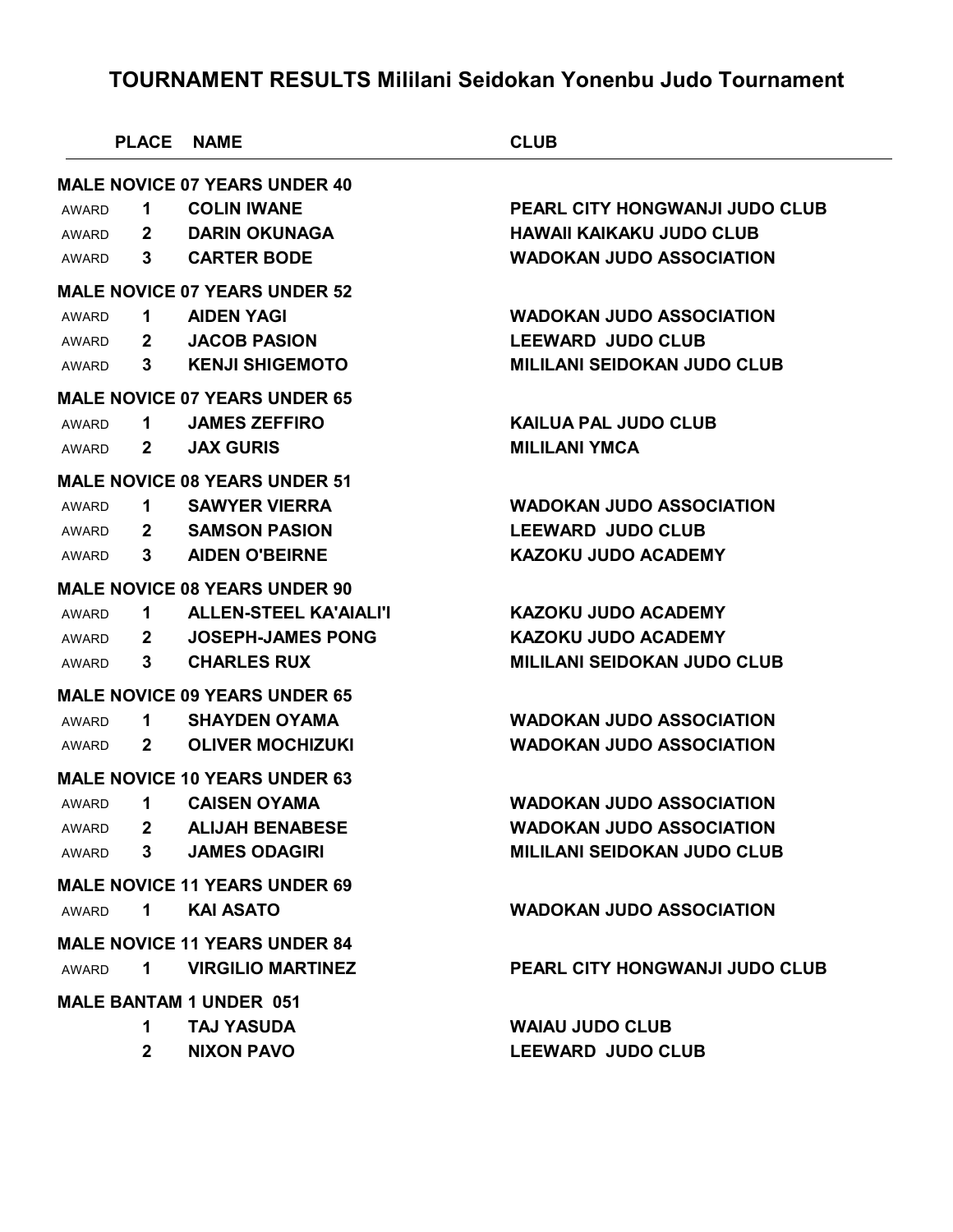|                              | PLACE NAME                            | <b>CLUB</b>                           |
|------------------------------|---------------------------------------|---------------------------------------|
|                              | <b>MALE BANTAM 2 UNDER 051</b>        |                                       |
| 1.                           | <b>JAYDEN YASAY</b>                   | PEARL CITY HONGWANJI JUDO CLUB        |
| $\mathbf{2}$                 | <b>JAYLEN YASAY</b>                   | <b>PEARL CITY HONGWANJI JUDO CLUB</b> |
| 3                            | <b>TRISTEN TRAN</b>                   | <b>SHOBUKAN JUDO CLUB</b>             |
|                              | <b>MALE BANTAM 2 UNDER 059</b>        |                                       |
| 1.                           | <b>REY BROWN</b>                      | AIEA HONGWANJI JUDO CLUB              |
| $\mathbf{2}$                 | <b>IYEN KANEHAILUA</b>                | <b>LEEWARD JUDO CLUB</b>              |
| 3                            | <b>HARU DOLAN</b>                     | <b>LEEWARD JUDO CLUB</b>              |
|                              | <b>MALE BANTAM 2 UNDER 068</b>        |                                       |
| 1.                           | <b>JIMMY JR PASCUA</b>                | <b>MILILANI YMCA</b>                  |
| $\mathbf{2}$                 | <b>NIGEL SARMIENTO</b>                | PEARL CITY HONGWANJI JUDO CLUB        |
|                              | <b>MALE INTERMEDIATE 1 UNDER 066</b>  |                                       |
| 1.                           | <b>ELI OSHIRO</b>                     | <b>HAWAII KAIKAKU JUDO CLUB</b>       |
| $\mathbf{2}$                 | <b>NOAH MEDLOCK</b>                   | <b>PEARL CITY HONGWANJI JUDO CLUB</b> |
| 3                            | <b>RYDER BAISAC</b>                   | <b>LEEWARD JUDO CLUB</b>              |
|                              | <b>MALE INTERMEDIATE 1 UNDER 084</b>  |                                       |
| 1.                           | <b>MAXIMUS KANESHIRO</b>              | <b>PEARL CITY HONGWANJI JUDO CLUB</b> |
| $\mathbf{2}$                 | <b>JARELLE YASAY</b>                  | <b>PEARL CITY HONGWANJI JUDO CLUB</b> |
| 3                            | <b>ALAKA'I KITAYAMA</b>               | <b>WADOKAN JUDO ASSOCIATION</b>       |
|                              | <b>MALE INTERMEDIATE 1 UNDER 095</b>  |                                       |
| 1<br>AWARD                   | <b>JIMMY POLLARA</b>                  | <b>KAZOKU JUDO ACADEMY</b>            |
|                              | <b>MALE INTERMEDIATE 1 UNDER 095+</b> |                                       |
| 1.                           | <b>KORION WILLIAMS</b>                | <b>SHOBUKAN JUDO CLUB</b>             |
| $\mathbf{2}$                 | <b>NICHOLAS NISHIMURA</b>             | <b>LEEWARD JUDO CLUB</b>              |
|                              | <b>MALE INTERMEDIATE 2 UNDER 062</b>  |                                       |
| 1<br>AWARD                   | <b>MASON FUNASAKI</b>                 | <b>PEARL CITY HONGWANJI JUDO CLUB</b> |
|                              | <b>MALE INTERMEDIATE 2 UNDER 075</b>  |                                       |
| 1<br><b>AWARD</b>            | ELLIOT CHAI                           | <b>PEARL CITY HONGWANJI JUDO CLUB</b> |
| $\mathbf{2}$<br>AWARD        | <b>AARON LOOK</b>                     | <b>PRECISION GRAPPLING</b>            |
|                              | <b>MALE INTERMEDIATE 2 UNDER 084</b>  |                                       |
| 1<br><b>AWARD</b>            | <b>KOEN SHIGEMOTO</b>                 | <b>MILILANI SEIDOKAN JUDO CLUB</b>    |
| <b>AWARD</b><br>$\mathbf{2}$ | <b>RYLAN YASUDA</b>                   | <b>WAIAU JUDO CLUB</b>                |
| 3.<br><b>AWARD</b>           | <b>RILEY BAISAC</b>                   | <b>LEEWARD JUDO CLUB</b>              |